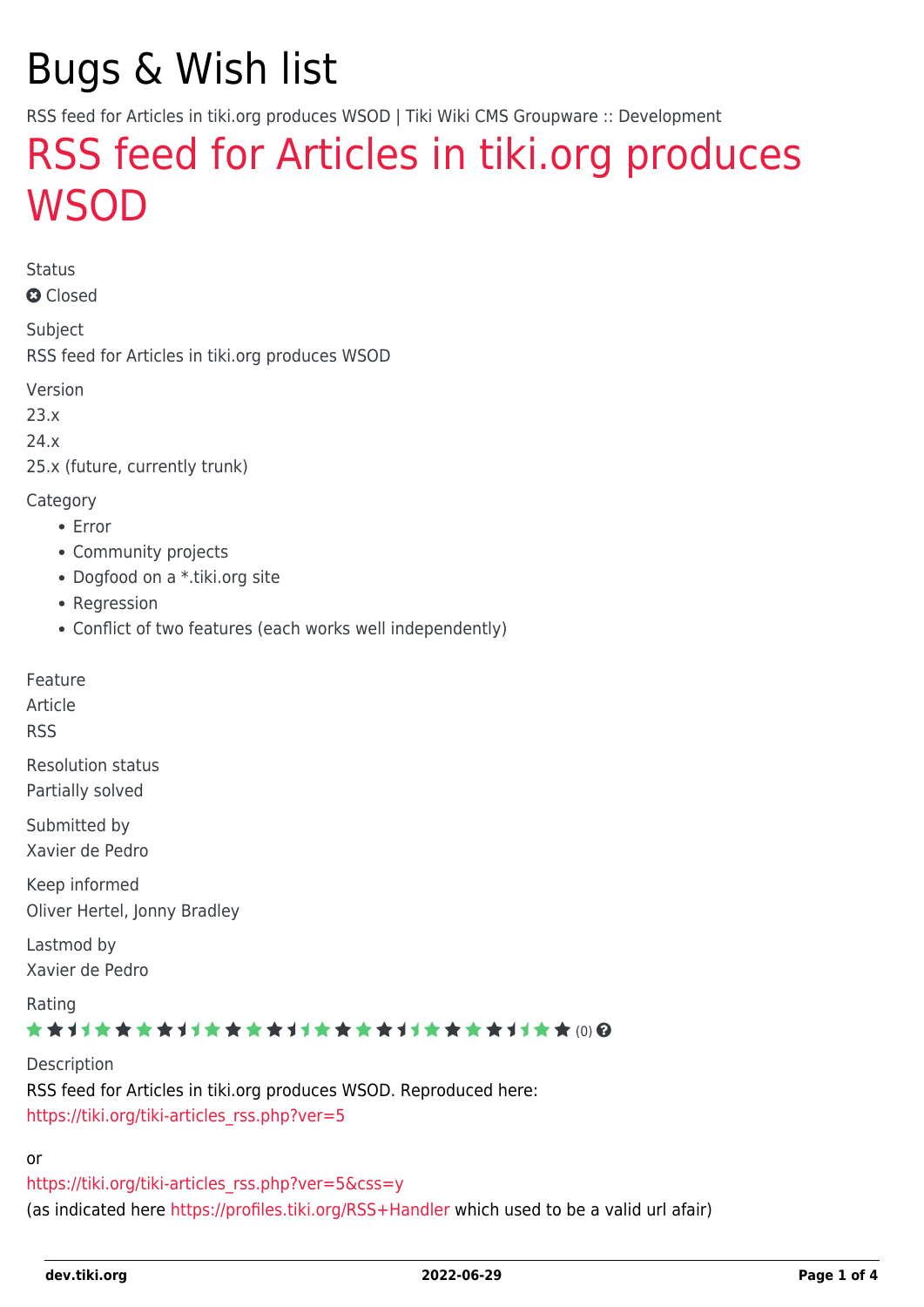or [https://tiki.org/tiki-articles\\_rss.php?ver=2](https://tiki.org/tiki-articles_rss.php?ver=2)

However, it works well in themes.t.o: [https://themes.tiki.org/tiki-articles\\_rss.php?ver=5](https://themes.tiki.org/tiki-articles_rss.php?ver=5)

I wanted to add that articles rss feed to the Admin UI backend rss module ( loaded from here https://profiles.tiki.org/Unified Admin Backend Default Dashboard 1), but there is no point if it triggers some error 500 or WSOD by any other reason.

Any tip anyone on how to solve? [Oliver Hertel](https://dev.tiki.org/user3) maybe?

Solution

Real solution would be to fix php code to prevent WSOD (error 500?) from happening at all if an article happens to have this missing field again in the future.

Thanks heaps for the temporary workaround, Oliver!

Workaround

database error: author field for 1 single article was empty. fixed it.

Importance

5

Easy to solve?

5

Priority

25

Demonstrate Bug (Tiki 19+)

#### This bug has been demonstrated on show2.tikiwiki.org

#### [SVN update](#page--1-0)

Ticket ID 8021

Created Friday 07 January, 2022 16:41:35 GMT-0000 by Xavier de Pedro

LastModif Saturday 22 January, 2022 21:54:33 GMT-0000

## Comments



This is the problem (see below). There was ONE article with an "author" field that was empty. I fixed the entry. Now it works again.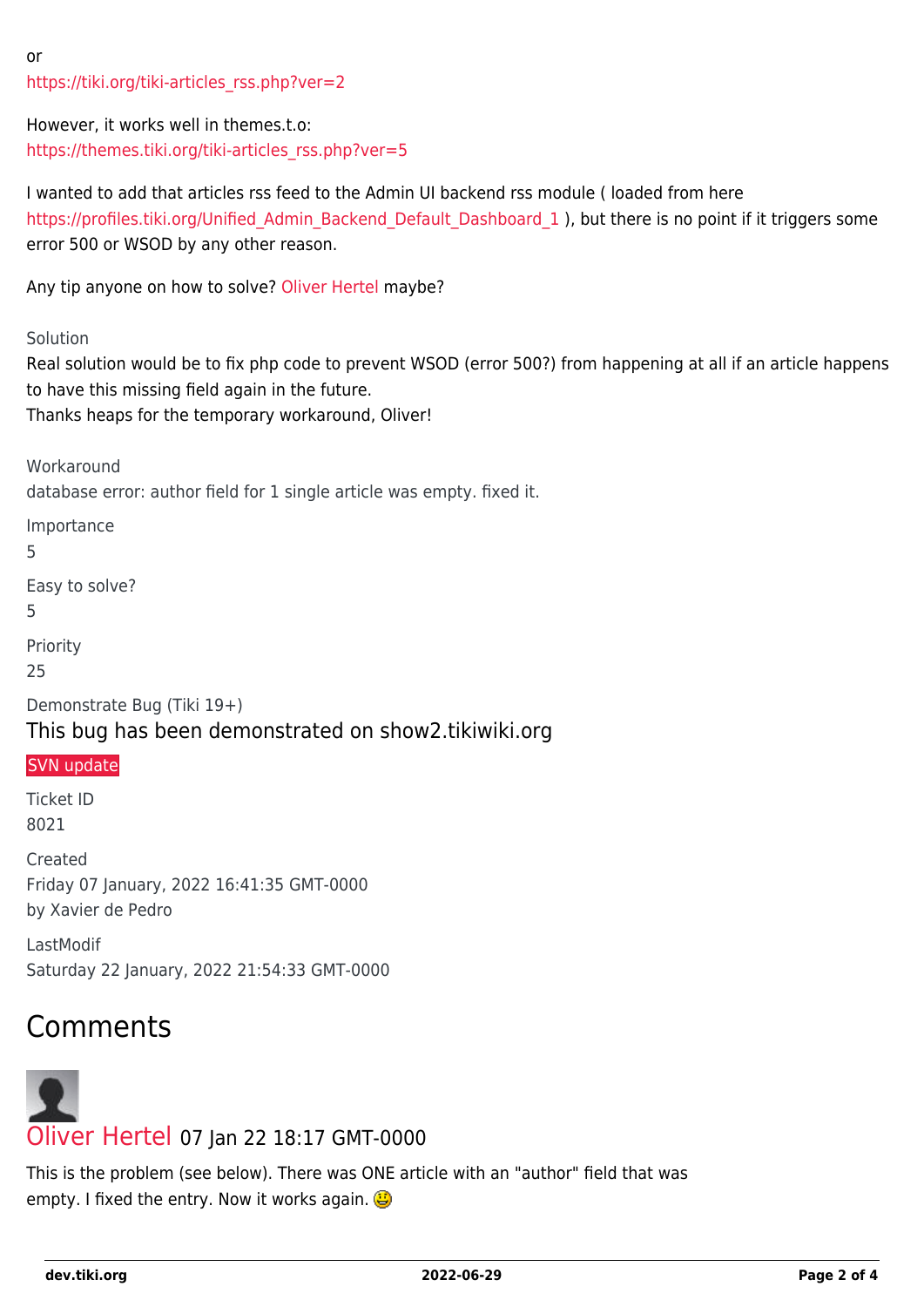AH01071: Got error 'PHP message: PHP Fatal error: Uncaught Laminas\\Feed\\Writer\\Exception\\InvalidArgumentException: Invalid parameter: author array must include a "name" key with a non-empty string value in /var/www/docroots/tiki.org/vendor\_bundled/vendor/laminas/laminasfeed/src/Writer/Entry.php:73\nStack trace:\n#0 /var/www/docroots/tiki.org/lib/rss/rsslib.php(288): Laminas\\Feed\\Writer\\Entry->addAuthor(Array)\n#1 /var/www/docroots/tiki.org/tikiarticles\_rss.php(131): RSSLib->generate\_feed('articles', 'articles/', , Array, 'tikiread\_artic...',,'articleId','tiki.org articl...','title','Last articles.','heading','publishDate', 'author')\n#2 {main}\n thrown in /var/www/docroots/tiki.org/vendor\_bundled/vendor/laminas/laminasfeed/src/Writer/Entry.php on line 73', referer:<https://dev.tiki.org/>

[Oliver Hertel](https://dev.tiki.org/user3) 07 Jan 22 18:18 GMT-0000

done



#### [Xavi \(as xavidp - admin\)](https://dev.tiki.org/user1553) 08 Jan 22 10:07 GMT-0000

Thanks heaps for the temporary workaround, Oliver!

Imho, real solution would be to fix php code to prevent WSOD (error 500?) from happening at all if an article happens to have this missing field again in the future.

I did set this tracker item status as "pending", and resolution status as "partially solved", as a reminder for anyone else with skills and time (if anyone, not me, sorry) to properly fix this issue.

# [Rodriguez Nyiringabo](https://dev.tiki.org/user12047) 06 Jun 22 21:36 GMT-0000

Fixed ! Merge request : [https://gitlab.com/tikiwiki/tiki/-/merge\\_requests/1560](https://gitlab.com/tikiwiki/tiki/-/merge_requests/1560)

## Attachments

| filename     | created    | hits | comment | version | filetype    |
|--------------|------------|------|---------|---------|-------------|
| dev.tiki.org | 2022-06-29 |      |         |         | Page 3 of 4 |